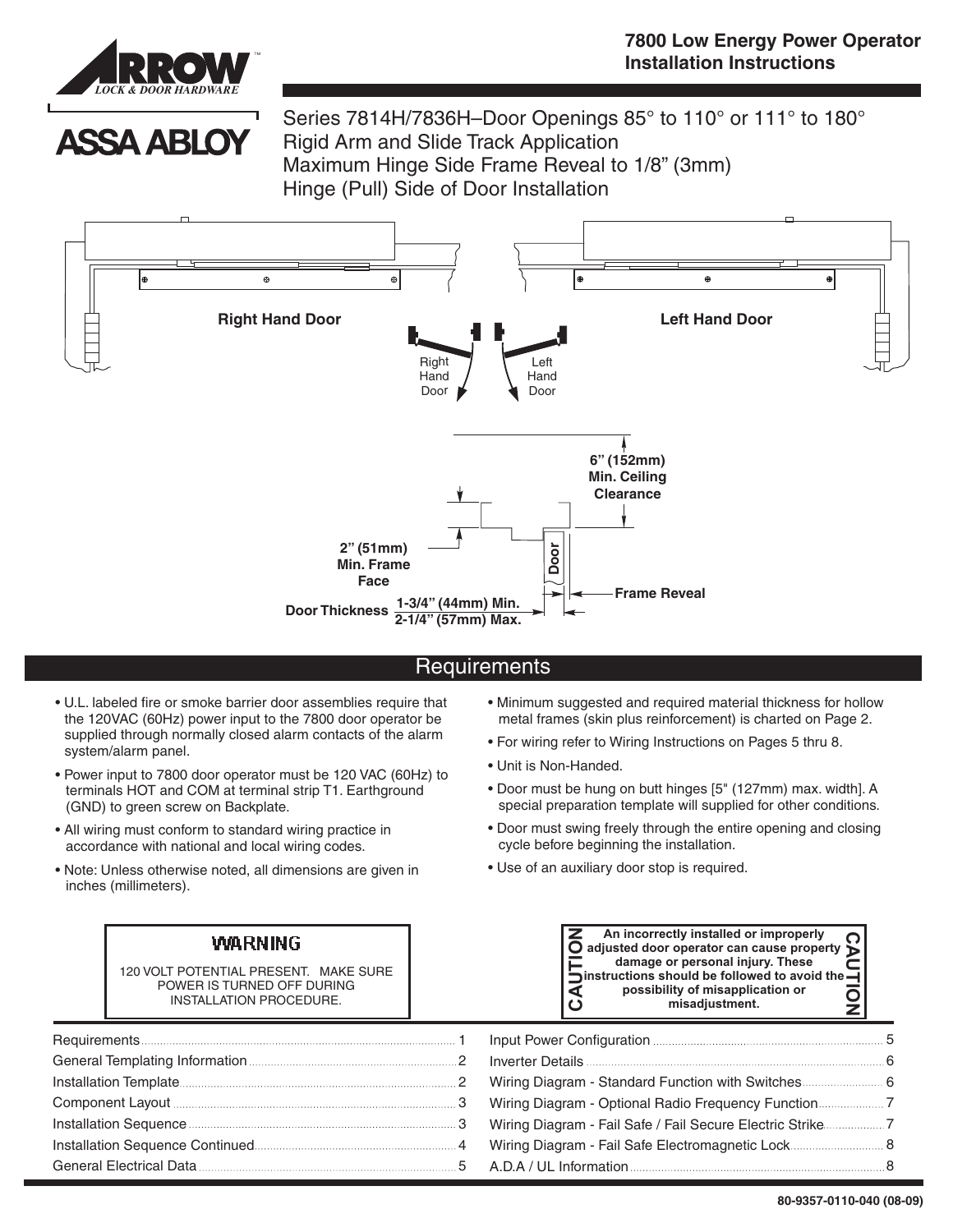# General Templating Information

WARNING: Make sure that (120V, 60Hz) input power is turned off at facility's main circuit breaker before proceeding with installation.

#### **General Templating Information Fasteners for Frame**

- Before beginning the installation, verify that the door frame is properly reinforced and is well anchored in the wall.
- Unreinforced hollow metal frames and aluminum frames should be prepared and fitted with 1/4-20 blind rivet nuts, furnished by others.
- Concealed electrical conduit and concealed switch or sensor wires should be pulled to the frame before proceeding.

- 1/4-20 Machine screws for hollow metal and aluminum.
- No. 14x2-3/4" (70mm) long sheet metal screws for wood.

### **Fasteners for Door**

- 1/4-20 Machine screws.
- 3/8" diameter x 1-5/8" (41mm) long sex nut.



| <b>Hollow Metal Door Frame Reinforcing</b> |                    |               |  |  |  |
|--------------------------------------------|--------------------|---------------|--|--|--|
| <b>Frame</b>                               | Reinforcing        |               |  |  |  |
| <b>Material</b>                            | <b>Recommended</b> | Min. Required |  |  |  |
| 12 Ga.                                     | 12 Ga.             | 18 Ga.        |  |  |  |
| .1046                                      | .1046              | .0478         |  |  |  |
| (2.66)                                     | (2.66)             | (1.21)        |  |  |  |
| 14 Ga.                                     | 10 Ga.             | 12 Ga.        |  |  |  |
| .0747                                      | .1343              | .1046         |  |  |  |
| (1.90)                                     | (3.41)             | (2.66)        |  |  |  |
| 16 Ga.                                     | 10 Ga.             | 12 Ga.        |  |  |  |
| .0598                                      | .1343              | .1046         |  |  |  |
| (1.52)                                     | (3.41)             | (2.66)        |  |  |  |
| 18 Ga.                                     | 8 Ga.              | 10 Ga.        |  |  |  |
| .0478                                      | .1644              | .1343         |  |  |  |
| (1.21)                                     | (4.18)             | (3.41)        |  |  |  |

| Door Opening<br>Angle          | Dim "A"      |
|--------------------------------|--------------|
| Up to $110^\circ$              | 15-1/2 (394) |
| 111 $\degree$ to 180 $\degree$ | 13-1/4 (337) |

#### **Notes:**

- All dimensions are given in inches (mm).
- Thickness recommended for reinforcements in hollow metal doors and frames is charted at the left of this page.
- Do not scale drawing.
- Left hand door shown.
- This template information based upon use of 5" (127mm) maximum width butt hinges. A separate template is required for other conditions.
- Maximum frame reveal is 1/8" (3.2mm) for this application.
- Conduit hole nearest the hinge is suggested for 120 VAC power input.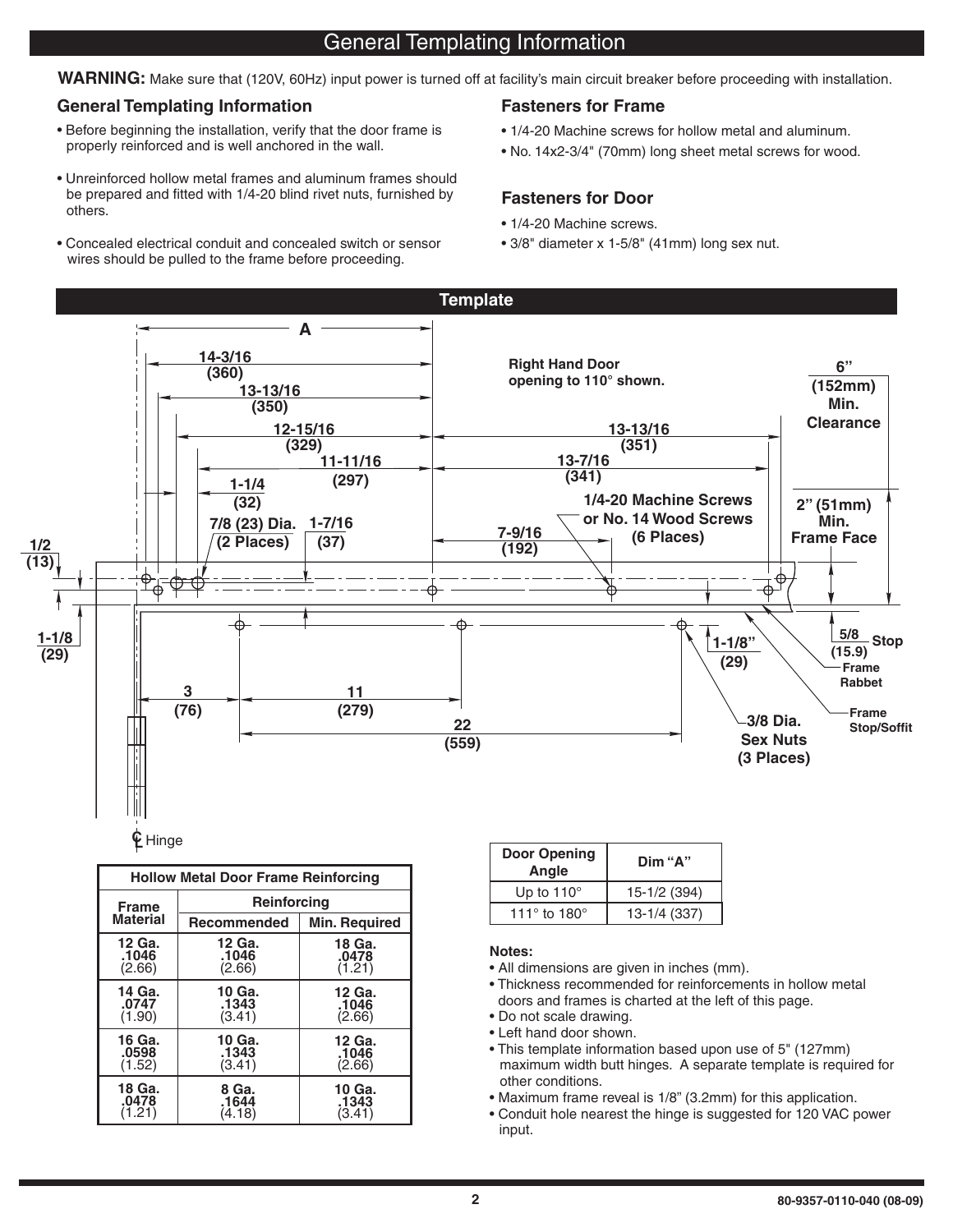### Component Layout



**Step 1:** Determine hand of door from illustration on Page 1.

**Step 2:** Using template, (Page 2), locate and prepare holes in the frame & door:

Frame

- A. Prepare six (6) holes for 1/4-20 machine screws or No. 14 x 2-3/4" (70mm) wood screws. Blind rivet nuts (by others) are suggested for unreinforced hollow metal frames or for aluminum frames.
- B. Concealed Wired Units Only: Two (2) 7/8" (22mm) diameter **NOTE:** On new construction these holes will generally be holes for conduit, for power input and for switch/sensor wires. drilled by the frame supplier at their shop or at the time the frame is installed in the wall.

Door

- C. Prepare **three (3)** holes for 3/8" diameter sex nuts. Standard units are supplied with sex nuts and screws for 1-3/4" (44mm) thick door. Sex nuts and screws for other door thicknesses are available to order.
- **Step 3:** Remove cover from the unit and set cover & cover screws aside.
- **Step 4:** Mount unit to door frame.Select A or B below.
	- A. Concealed Wired Units Only: Connect conduit to frame side of backplate. Fasten unit to door frame (seven screws).
	- B. Surface Wired Units Only: Fasten unit to door frame (seven screws). Mount conduit bracket (found in screw pack) to unit's backplate with two screws provided. Connect wiring conduit to bracket.
- **Step 5:** Mount track assembly to door using 3 1/4-20 screws & sex nuts with buffer assembly toward hinge. Open part of track to face top of door.
- **Step 6:** Insert slide arm rod into slide arm tube setting the distance between the spindle square and the slide stud at 13-1/2" (343). Install 9/64" hex drive socket head screw from screw pack. (See illustration upper right)



Note: Center threaded hole of slider arm should align with seventh hole of the slider tube

**Step 7:** Using an adjustable wrench, rotate spindle 45° toward hinge, as shown below. With the arm assembly parallel to the door, secure arm to spindle when square of the spindle aligns with the square in the arm. Secure with countersunk washer and 1/4-20 Flat Head Screw (with thread lock) provided. Tighten screw with 7/16" wrench or socket.



**Step 8:** Insert arm stud into slide block in track assembly. Secure by pushing in on the retainer clip that extends from the slide block in the track, until it is flush with the slide block (see illustration below).



Attaching Arm Stud to Slide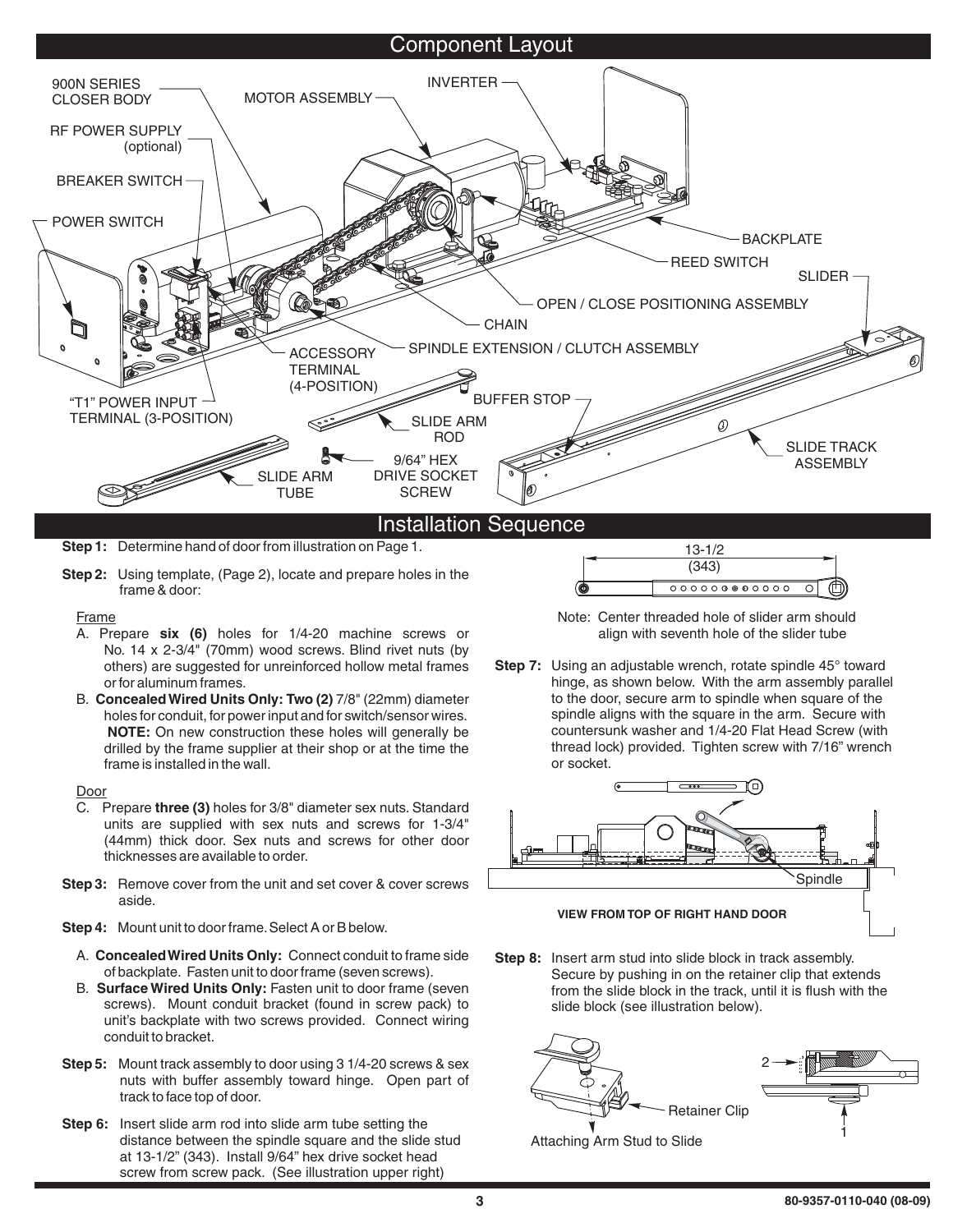# Installation Sequence Continued

**Step 9:** Adjust closing power of unit (See Fig. 3) - Using a 1/8" to increase door closing power. Door control is shipped set at midpoint of power setting. Maximum closing power can be achieved with 8 (360°) clockwise turns of the power adjustment screw. allen wrench, turn the power adjustment shaft clockwise



**Figure 3**

**Step 10:** Adjust Hydraulic valves using a 1/8" hex wrench to obtain proper door closing speeds. See following illustrations. (Adjustments continued top of Page 4.)

Closing Cycle – Make adjustments, as necessary, to the Sweep Speed "S" valve and Latch Speed "L" valve. See Fig. 4 below for location of valves. Turn valves clockwise to reduce speed, counter clockwise to increase speed.



Opening Cycle – Adjust Backcheck, "B" valve, as necessary, for hydraulic resistance to door opening in the backcheck range. See illustration in Fig.4 at bottom of this page for location of valve.



**NOTE:Too much Backcheck,"B" valve,can affect he operation** t **of the units pump, preventing units from fully opening the door. This valve may require fine tuning after all other**



**Note: A.D.A. requires that from an open position of 70°, the door will take at least 3 seconds to move to a point 3" (75mm) from the latched position** , **measured at the leading edge of the door.**

- **Step 11:** Make wiring connections using Wiring Instructions on Page 5.
- **Step 12:**Turn on facility's main circuit breaker.

**Step 13:** Turn power to unit on at the Unit Power Switch and turn the Breaker Switch to "RESET".



**Step 14:** Using a short jumper cable, momentary jump terminals 1 20°, switch Breaker Switch to "OFF" position cutting power and 2, see Fig. 6 below, to activate unit. When door reaches to the unit. Allow door to fully close (door may be manually pulled closed).



**Step 15:** Adjust Closing Position Magnet (See Fig. 7) - With door in the closed position, use finger to slide Closed Position Magnet so it aligns directly with the Reed Switch.



- **Step 16:** Adjust Open Position Magnet Use fingers to slide Open Position Magnet 180° from Open Position Magnet.
- **Step 17:** Flip Breaker Switch to "RESET" to turn power on. Jump terminals 1 and 2 (as shown in Fig. 6) to activate door. Note open position of the door. Allow door to close.
- **Step 18:** Use finger to readjust the Open Position Magnet to desired door open position.
- Step 19: Repeat Step 17 to verify door open position.
- **Step 20:** Make all connections necessary for any accessories to the 4-position Accessory Terminal (see Pages 6 - 8).
- **Step 21:** Make necessary adjustments to inverter (see Page 6). Replace cover and cover screws.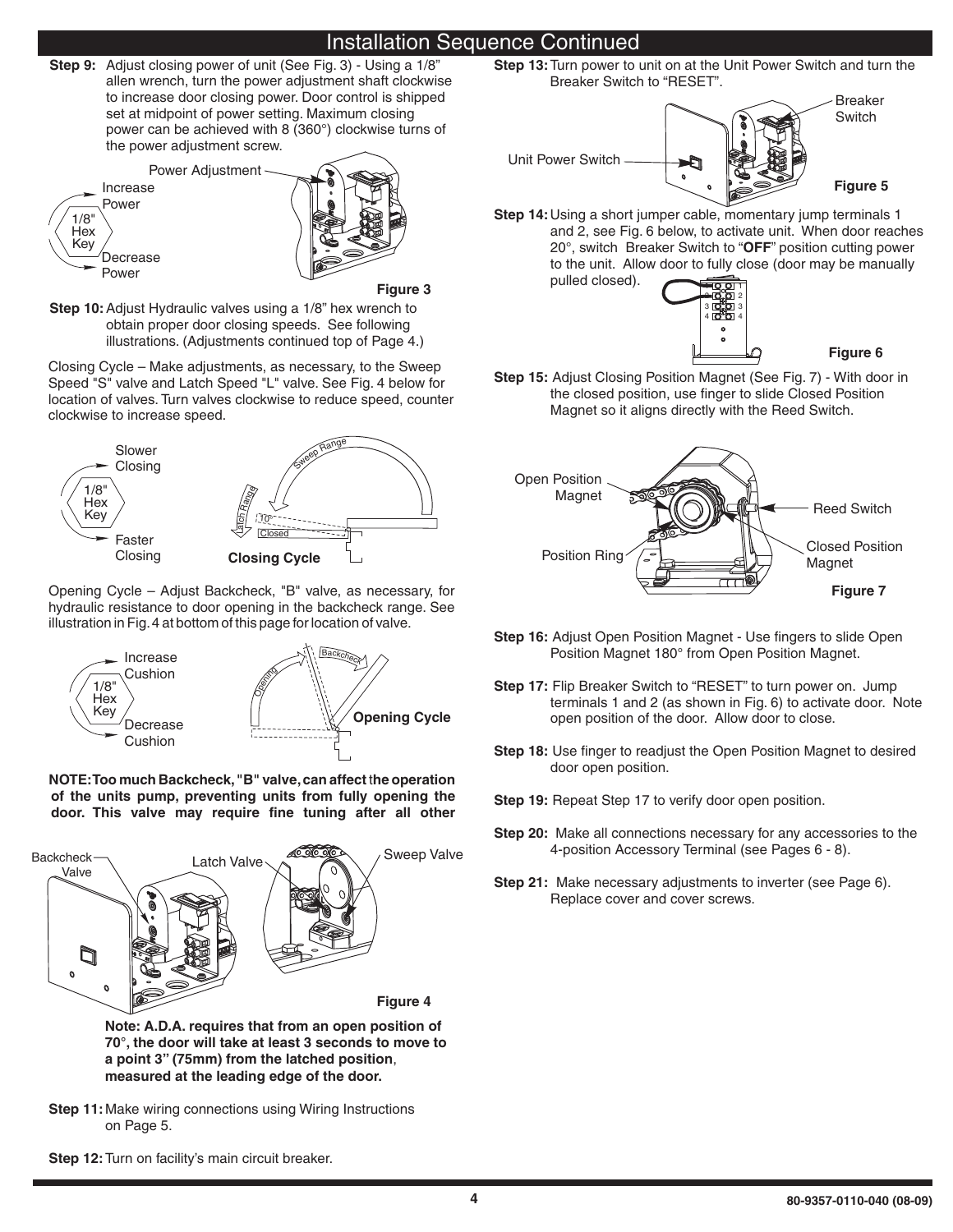- .<br>.
- Maximum current draw of unit is 0.6 amps. Breaker Switch protects the motor assembly and inverter; and has a 5 amp rating.
- Maximum wire size is:
	- 12AWG at terminals HOT and COM (120VAC; 60Hz) on "T1" Power Input Terminal. 14AWG at terminals 1 thru 4 on Accessory Terminal . 18AWG at terminals 22 thru 25 on "T1" Power Input Terminal.

# Input Power Configurations

# **CONCEALED WIRING SURFACE WIRING**

Thread conduit fitting(s) into backplate as shown. A second conduit fitting is required for low voltage control wiring. CHECK LOCAL CODES. Pull conduit out of header and attach to conduit fittings before mounting Operator to door frame. Attach incoming ground wire to backplate with ground screw as illustrated in"SurfaceWiring"illustration to the Right.



An optional bracket is provided for use with surface wiring. Remove the two cable clamps screws and slip the bracket under the cable clamps. Push the cable clamp screw through the bracket holes and tighten. ½" conduit fittings can now be installed on the bracket. Attach incoming ground wire to backplate with ground screw as illustrated below.



**Ground Wire Connection** – Ground wire must be secured to backplate under head of (green) ground screw nearest to "T1" Power Input Terminal. Screw labeled"GND".

| <b>Terminal</b> | <b>Description</b>                                 |  |
|-----------------|----------------------------------------------------|--|
| COM             | Common power lead                                  |  |
| HOT             | Hot power lead                                     |  |
| 25              | <b>Circuit Breaker</b>                             |  |
| 24              | Switch                                             |  |
| 23              | Circuit Breaker                                    |  |
| 22              | Common connection to Circuit Breaker /<br>Inverter |  |

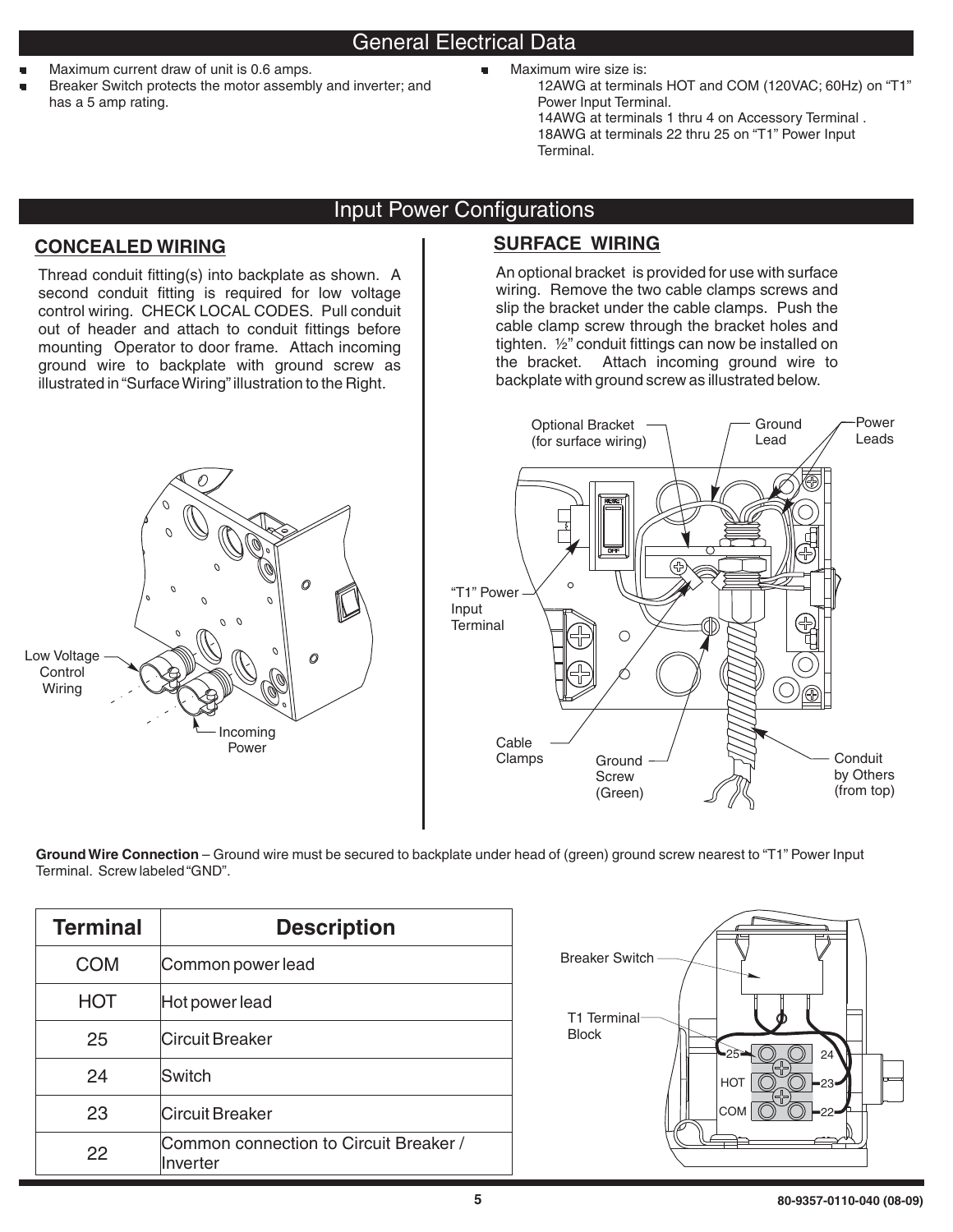# **Inverter Details**



- Doors are normally closed.
- Activating either switch will open both doors. Door will close after hold open time delay has elapsed.

Reader, Key Switch,

Normally Open Momentary

etc.

dry contacts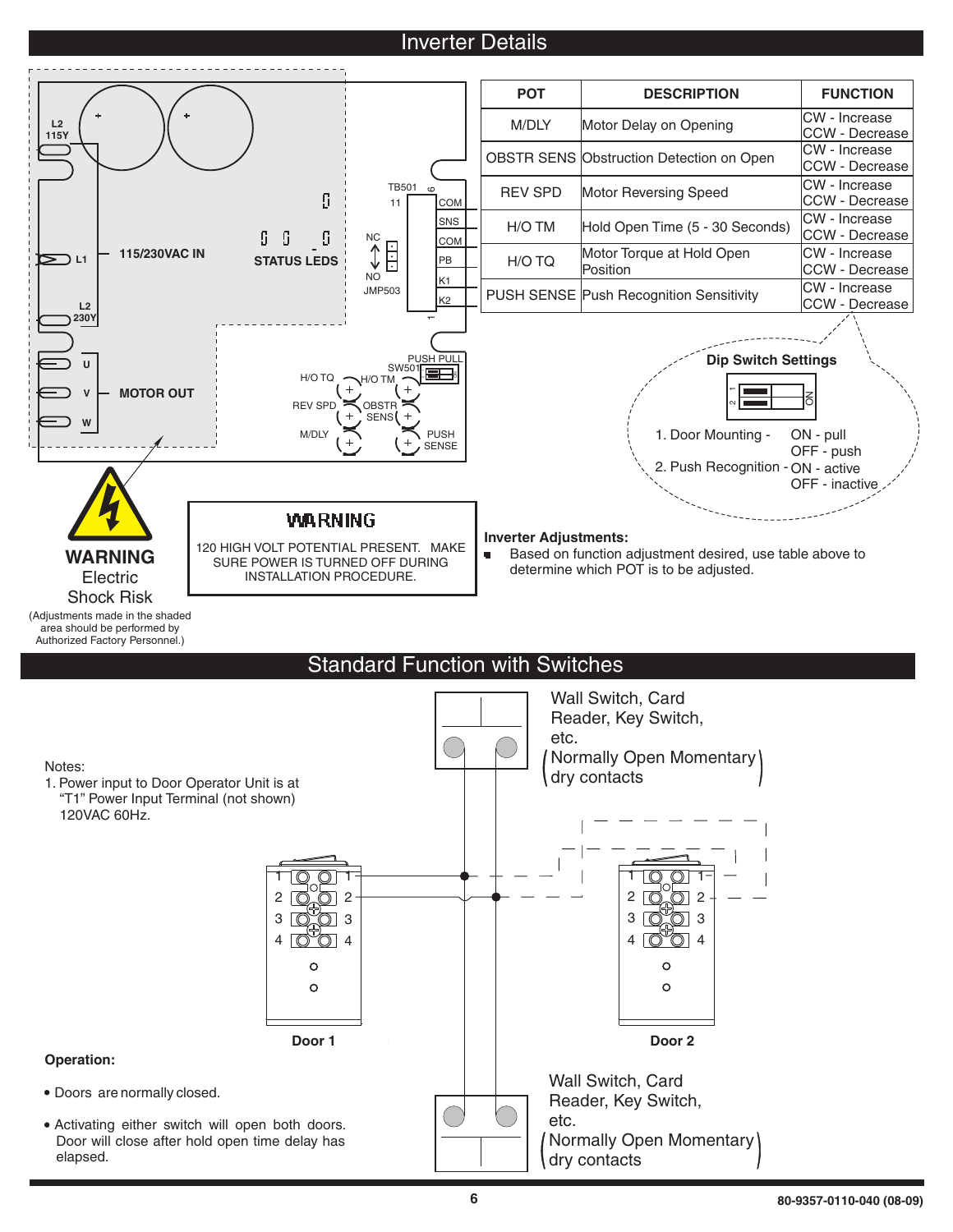# Radio Frequency Function Option





unlocked during power failure.